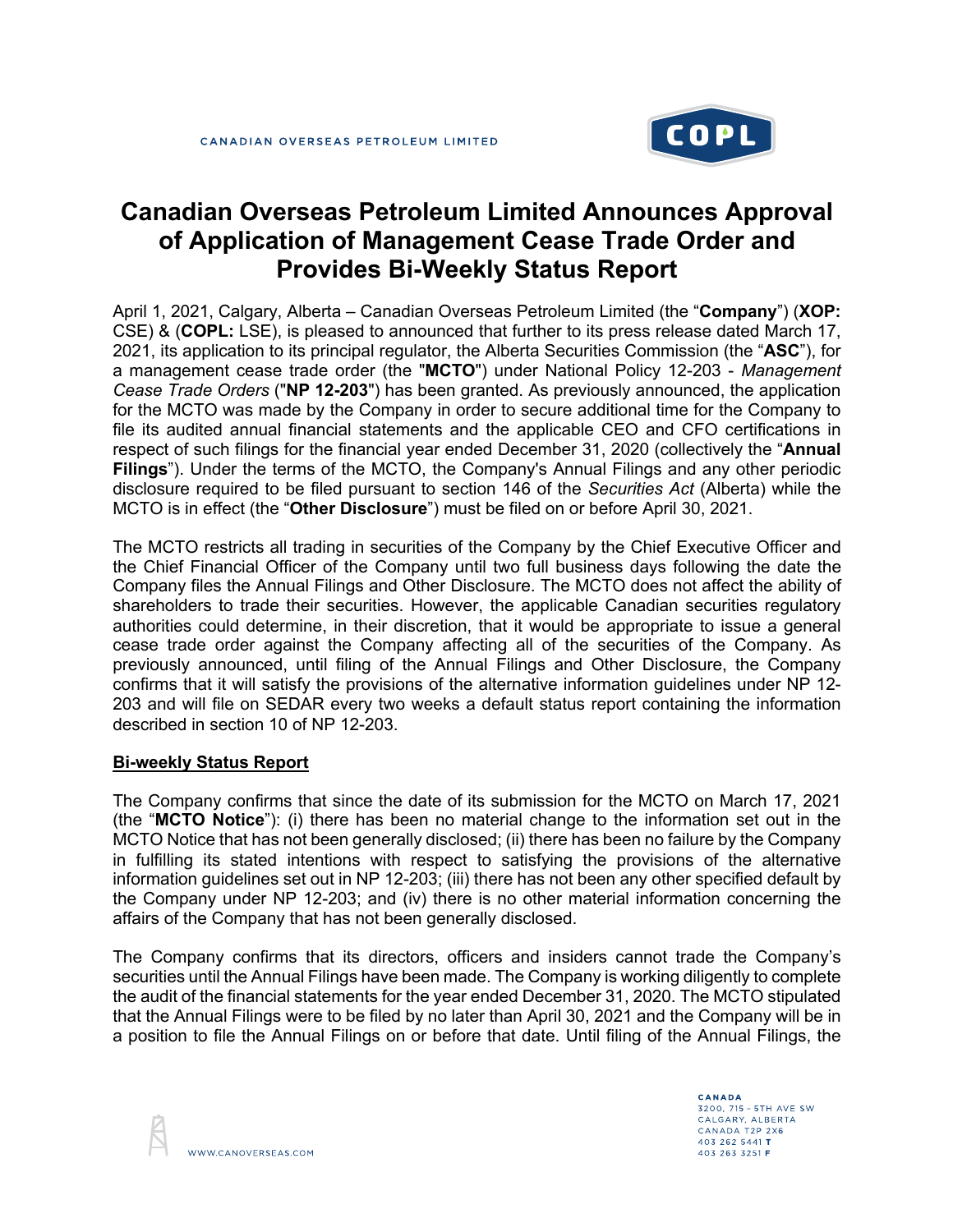Company intends to satisfy the provisions of the alternative information guidelines as required by NP 12-203.

## **About the Company**

COPL is an international oil and gas exploration, development and production company actively pursuing opportunities in the United States through the acquisition of Atomic Oil and Gas LLC with operations in Converse County Wyoming, and in sub-Saharan Africa through its ShoreCan joint venture company in Nigeria, and independently in other countries.

### **For further information, please contact:**

Mr. Arthur Millholland, President & CEO Canadian Overseas Petroleum Limited Tel: + 1 (403) 262 5441

Cathy Hume CHF Investor Relations Tel: +1 (416) 868 1079 ext. 251 Email: cathy@chfir.com

Charles Goodwin Yellow Jersey PR Limited Tel: +44 (0) 77 4778 8221 Email: copl@yellowjerseypr.com

## **Forward-looking statements**

This press release contains statements that constitute "forward-looking information" (collectively, "**forward-looking statements**") within the meaning of the applicable Canadian securities legislation. All statements, other than statements of historical fact, are forward-looking statements and are based on expectations, estimates and projections as at the date of this news release. Any statement that discusses predictions, expectations, beliefs, plans, projections, objectives, assumptions, future events or performance (often but not always using phrases such as "expects", or "does not expect", "is expected", "anticipates" or "does not anticipate", "plans", "budget", "scheduled", "forecasts", "estimates", "believes" or "intends" or variations of such words and phrases or stating that certain actions, events or results "may" or "could", "would", "might" or "will" be taken to occur or be achieved) are not statements of historical fact and may be forward-looking statements. Forward-looking statements contained in this press release include, without limitation, statements relating to the timing for completion of the Annual Filings and other statements that are not historical facts. In making the forward-looking statements contained in this press release, the Company has made certain assumptions. Although the Company believes that the expectations reflected in forward-looking statements are reasonable, it can give no assurance that the expectations of any forward-looking statements will prove to be correct. Known and unknown risks, uncertainties, and other factors may cause the actual results and future events to differ materially from those expressed or implied by such forward-looking statements. Accordingly, readers should not place undue reliance on the forward-looking statements and information contained in this press release. Except as required by law, the Company disclaims any intention and assumes no obligation to update or revise any forward-looking statements to reflect actual results, whether as a result of new information, future events, changes in assumptions, changes in factors affecting such forward-looking statements or otherwise. The securities of the company